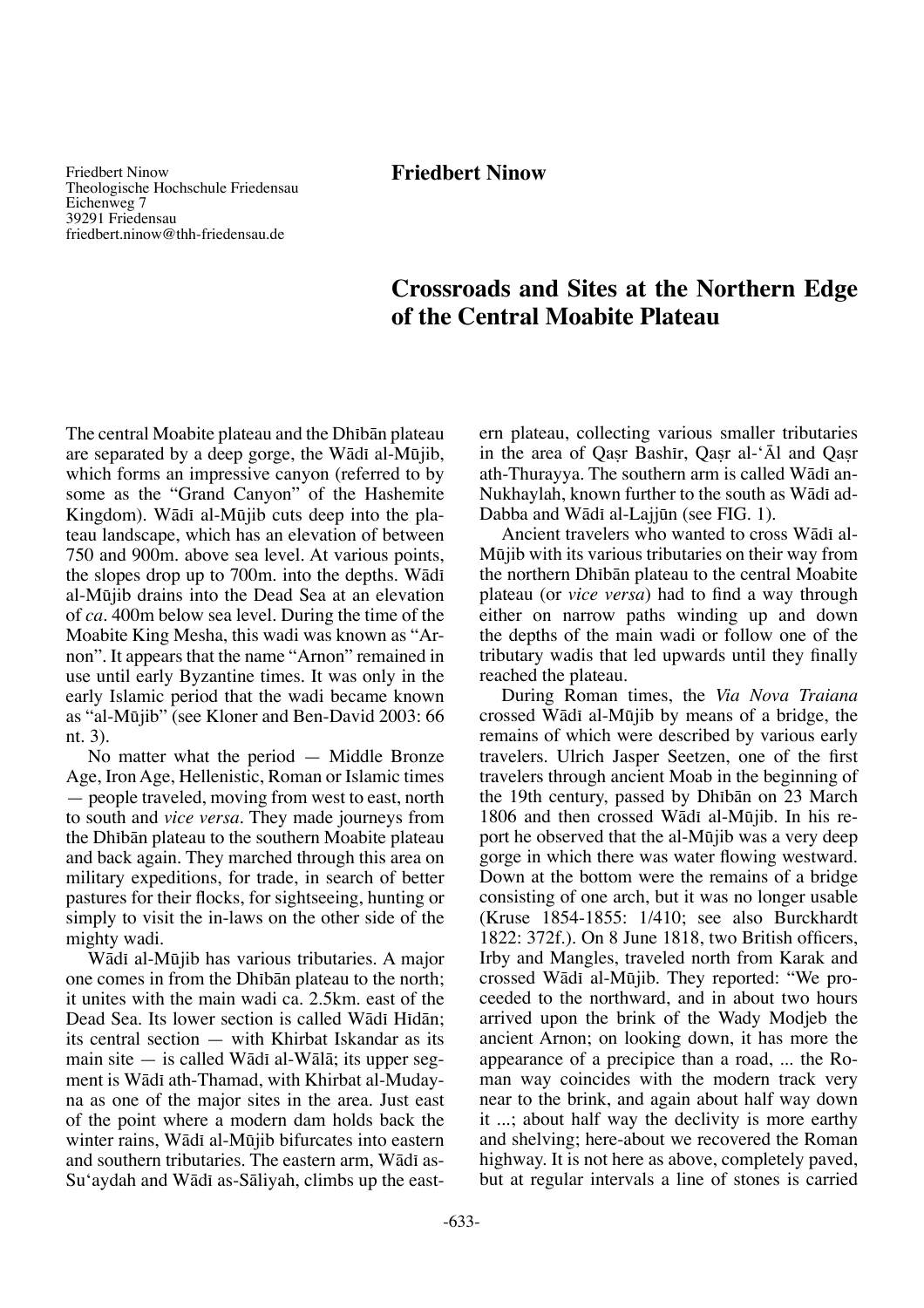

1. Wādī al-Mūjib and its tributaries.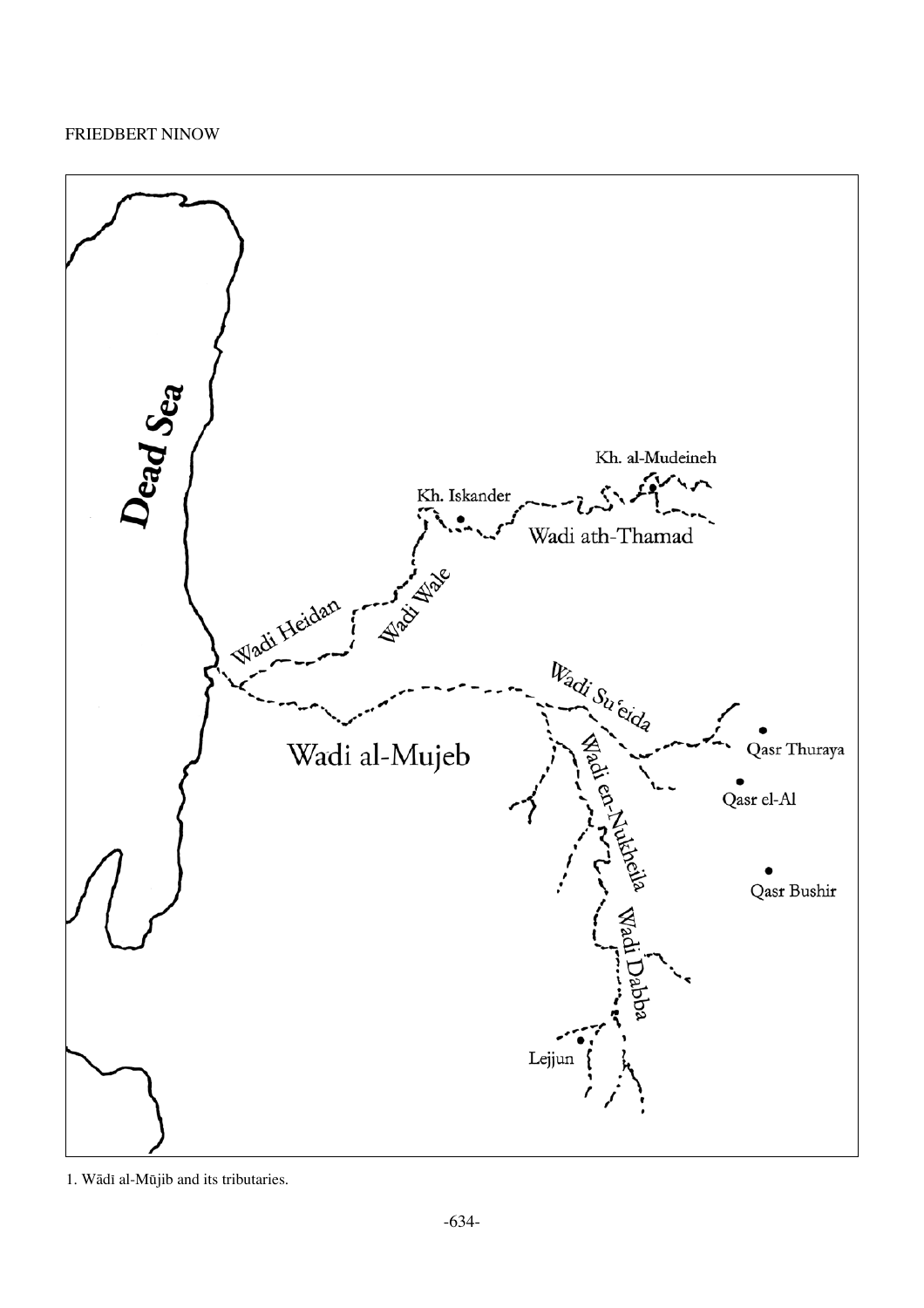across the road in the manner of a step, to prevent the washing away of the earth from above ... We found several mile-stones; all those which were legible, were of the time of Trajan. ... In our ascent up the opposite side, we followed mostly the ancient road, and found some more Roman mile-stones; one of Marcus Aurelius" (Irby and Mangles 1823: 460f.; see also Smith 1904). During the years 1895, 1897 and 1898 Rudolf E. Brünnow and Alfred von Domaszewski, together with Julius Euting, made three research trips through the region east of the Jordan. They investigated what remained of the Roman road system and drew up various maps. Of special interest are the many photographs they took during their trips. They, too, crossed Wādī al-Mūjib and recognized the remains of the Roman bridge (see the photographs published by Brünnow and Domaszewski 1904-1909: 1/34). Towards the end of the 19th century the Turkish government built a new road through Wādī al-Mūjib.

Even before the Roman period, important routes lead through the region east of the Jordan and Dead Sea. One of the predecessors of the *Via Nova Traiana* seemed to be the so-called "Road of the Kings", mentioned in the Hebrew Bible (e.g. Num 20:17; 21:22; see also Miller 1989: 12). However, the extent to which the course of these pre-Roman roads followed the later *Via Nova Traiana* is not clear at all (*contra* Glueck 1940: 15).

It appears that the Roman road — similar to its modern successor — descended into the Wādī al-Mūjib just south of Dhībān, winding its way down in tight bends. In so doing, the Roman builders seem to have taken a more or less direct route, the pre-Roman crossing being somewhat further to the east. During the Iron Age, two different routes led southward from Mādabā to Wādī al-Mūjib. One went south passing Khirbat Libb, crossed Wādī al-Wālā and went on to Dhibān and 'Arā'ir at the edge of Wādī al-Mūjib. The other route left Mādabā in south-easterly direction, crossing Wādī ath-Thamad and reached al-Lāhūn at the Wādī al-Mūjib via ar-Rumayl and Umm ar-Raßåß. From both locations —'Arå'ir and al-Låhøn— tracks lead down into the wadi.

In Line 26 of his inscription, the Moabite King Mesha reports: "I built 'Ara'ir and made / repaired the highway at the Arnon". J. Andrew Dearman insists that "this is a reference to a section of the main N-S roadway, the so-called King's Highway… 'Arå'ir was a fortress / police station situated at the point where the highway crossed the northern edge of the Arnon and its function must have been to oversee traffic on the highway and to collect tolls for the roadway's use" (Dearman 1989: 191f.). Because of the direct association of King Mesha's highway with 'Arå'ir, it seems reasonable to link this highway with a route descending down into the wadi in the immediate vicinity of 'Arå'ir. However, Denise Homès-Fredericq, excavator of al-Lāhūn, contends that the best route across W $\bar{a}$ di al-Mūjib would have been via al-Låhøn (see Homès-Fredericq 1992: 200). If one considers the geomorphic condition of Wādī al-Mūjib and its tributaries, it becomes clear that the most convenient crossing appears to descend from 'Arå'ir. Nevertheless, excavations at al-Låhøn, which appears to have been a very prominent site during the Iron Age, and a number of recently identified Iron Age site on the Dhibān plateau (see Ji and Attiyat 1997; Ji and Lee 1998, 2000) suggest that the eastern section of the major north - south route was frequently used. Both descents, that from 'Arå'ir as well as that from al-Låhøn, provided a passable way down into wadi.

With regard to the route up on to the central Moabite plateau from the north, the most convenient ascent appears to have been through Wādī ash-Shuqafiyya. This wadi is directly in line with the possible descent at 'Arå'ir (see FIG. 3). Adding to the importance of this tributary wadi is the fact that this ascent is guarded by the major Iron Age site of Khirbat al-Bålø' at the edge of the plateau. Max Miller suggests that, for an ancient traveler approaching Wādī al-Mūjib from the north, "the easiest crossing in accordance with the natural lay of the land would have been to begin the descent into the al-Møjib canyon at approximately Aroer (present-day 'Arå'ir), follow the canyon floor southeastward to the Wādī al-Bālū' [my Wādī ash-Shuqafiyya] junction, and then follow Wādī al-Bālū' [Wādī ash-Shuqafiyya] southward completing the ascent onto the southern Moabite plateau at approximately Khirbat al-Bålø' " (Miller 1989a: 12, see also 1989b: 594).

The area of the central Moabite plateau (Ar∂ al-Karak) has seen a number of archaeological reconnaissance surveys over the past few decades. Among the most comprehensive were the "Archaeological Survey of the Kerak Plateau" of 1978 to 1982, directed by J. Maxwell Miller, Jack M. Pinkerton (see Kautz 1981; Miller 1991) and, more recently, Udo Worschech (see Worschech 1984,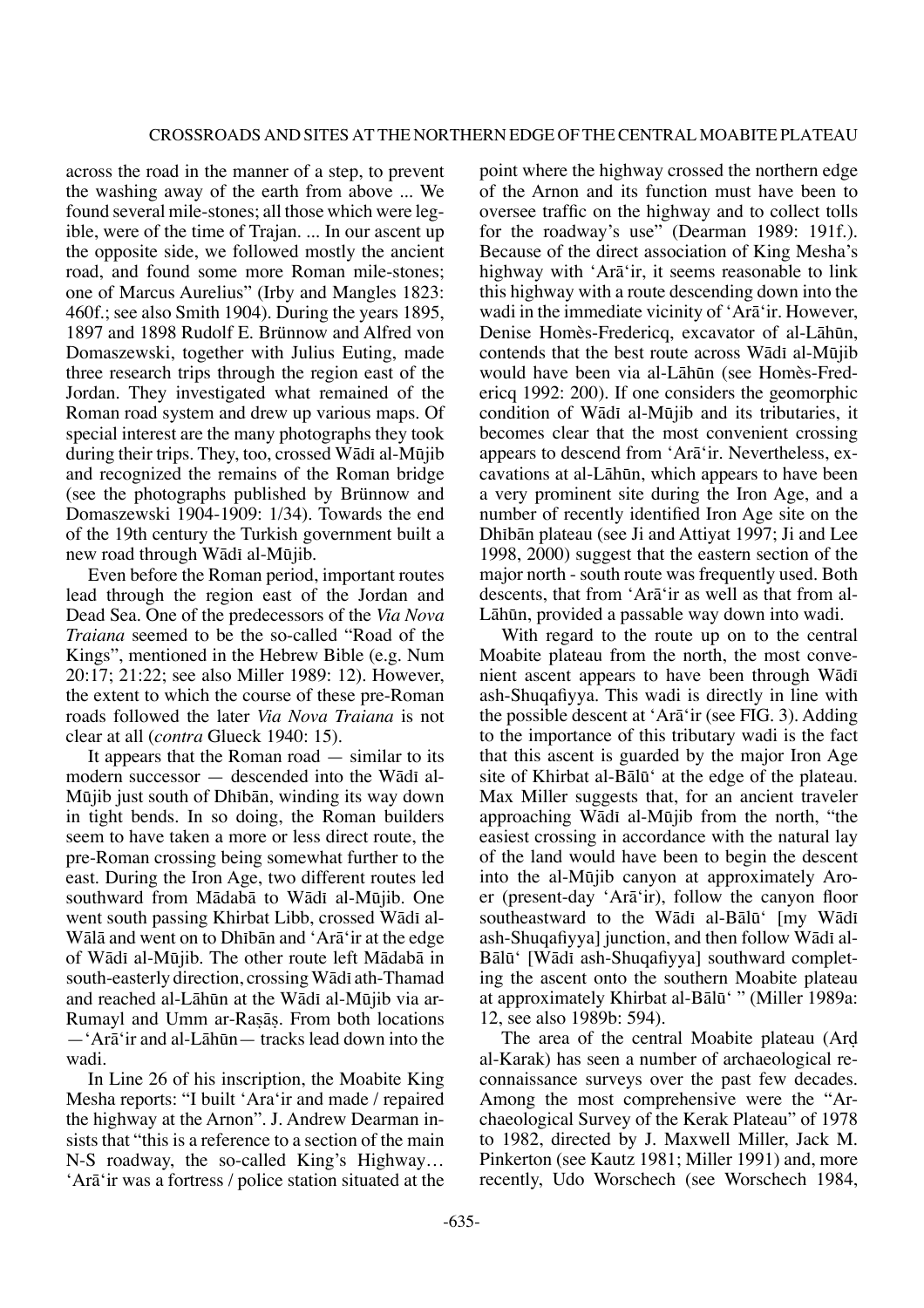

2. Major pre-Roman routes east of the Dead Sea.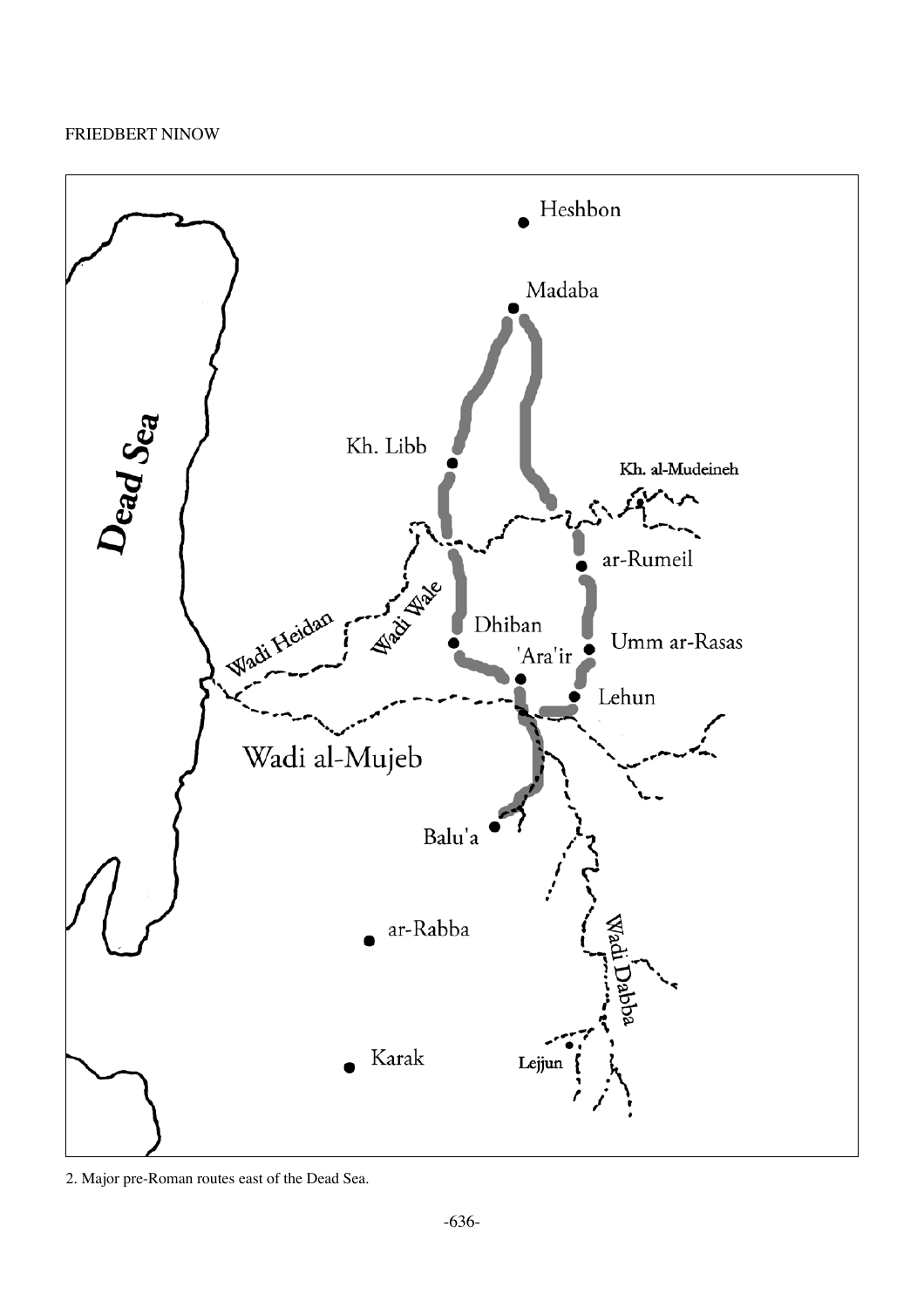

#### 3. Wādī ash-Shuqafiyya.

1985, 1986) and the Karak Resources Project directed by Gerald Mattingly (see Linton and Hoffman 2004; Mattingly and Pace 2007). Although these investigations have focused on the Moabite plateau or the slopes to the Dead Sea, the Wādī al-Møjib itself has been left out.

Recently, an archaeological survey has been conducted in the area where the bridge of the modern highway crosses Wādī al-Mūjib. The Ministry of Water and Irrigation has been constructing a new dam at this point. As this new reservoir is to cover an estimated area of six square kilometers, it was necessary to assess the archaeological data, which would be inundated (see Abu-Shmais and Waheeb 1999). Apart from this survey, no other archaeological investigation of the area has been conducted in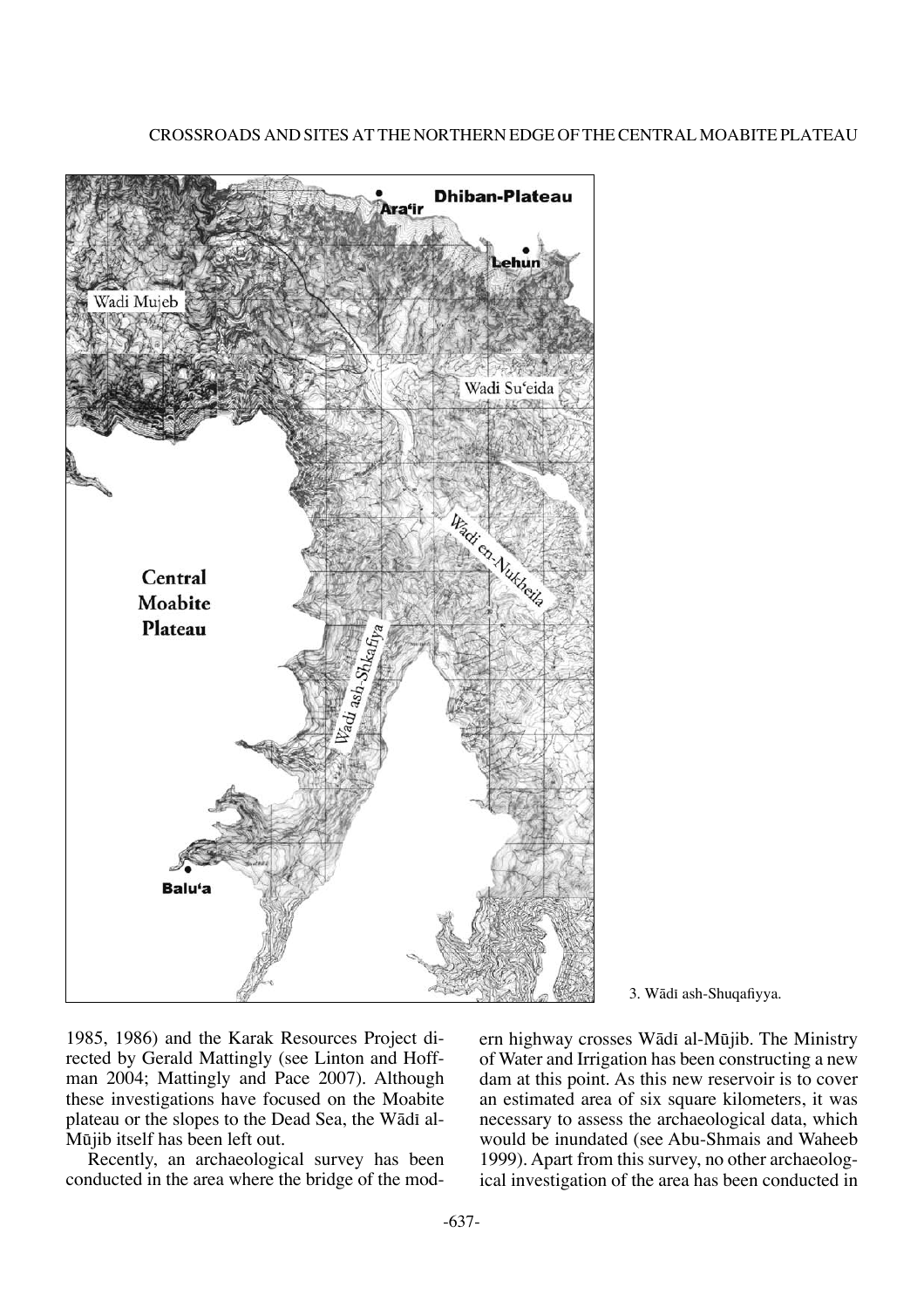#### recent years.

In 2001, Friedensau Adventist University started a small survey project in the area of Wādī ash-Shuqafiyya. During the course of these investigations, a number of sites — forts, watch towers, and fortifications — were discovered. Among the most prominent are Khirbat al-Ma'mmariyya, Khirbat Abū as-Samin and Qasr ar-Raha (see FIG. 4). These sites date mainly to the Iron Age and Roman periods (see Ninow 2002a, 2002b, 2003, 2006a). At Khirbat al-Ma'mmariyya, small sondages have been excavated in the meantime (see Ninow 2002c, 2004a, 2004b, 2005, 2006b).

The numerous sites and installations of Wādī ash-Shuqafiyya — many of them well fortified indicate that this route through the wadi was frequently used in the past. The course of this route can be traced at various points. On the northern slope



<sup>4.</sup> Major Sites of Wādī ash-Shuqafiyya.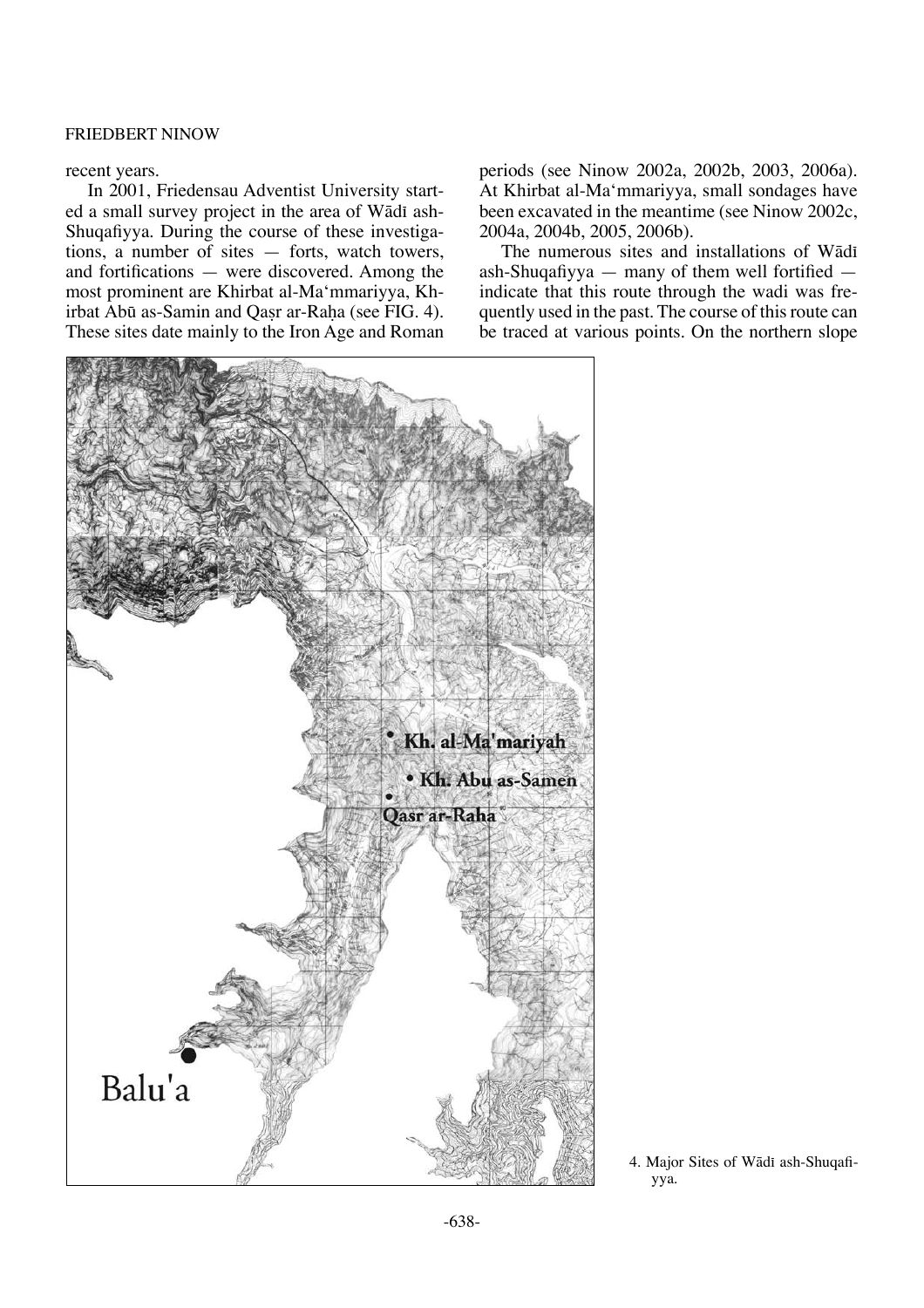#### Crossroads and Sites at the Northern Edge of the Central Moabite Plateau

of Jabal al-Ma'mmariyya, the remains of the fortified pathway leading up Khirbat al-Ma'mmariyya and on to Khirbat Abø as-Samin is still visible (see FIG. 5). From there, the route went up to Oasr ar-Raha and then further up the wadi (see FIG. 6). The approach to the central Moabite plateau is guarded by the major site of al-Bålø'. Since many of the sites along this route have substantial quantities of Iron Age pottery, it appears feasible to identify King Mesha's "highway at the Arnon" with this route through Wādī ash-Shuqafiyya.

Another part of this road system has recently been identified by Amos Kloner and Chaim Ben-David in the area of Wādī an-Nukhaylah (see Kloner and Ben David 2003). This road was originally identified by Nelson Glueck, on the basis of aerial photographs, as the *Via Nova Traiana*. The question of how this part of the road linked up with the route through Wādī ash-Shuqafiyya remains to be investigated.

#### **Bibliography:**

- Abu-Shmais, A. and Waheeb, M. 1999. Wadi al-Mujib Archaeological Survey. *ADAJ* 43: 545-547.
- Brünnow, R.E. and Domaszewski, A. 1904-1909. *Die Provincia Arabia: Auf Grund Zweier in den Jahren 1897 und 1898 unternommenen Reisen und der Ber-*



5. Fortified path to Khirbat al-Ma'mmariyya.



6. Path leading up to Qasr ar-Raha.

*ichte früherer Reisender*. 3 vols. Strassburg: Karl J. Trübner.

- Burckhardt, J.L. 1822. *Travels in Syria and the Holy Land. London*. Reprint Edition: Publications of the Institute for the History of Arabic-Islamic Science - The Islamic World in Foreign Travel Accounts 42. Frankfurt/Main: Johann Wolfgang Goethe Universität.
- Dearman, J.A. 1989. Historical Reconstruction and the Mesha' Inscription. Pp. 155-210 in J. Andrew Dearman (ed.), *Studies in the Mesha Inscription and Moab*. Archaeology and Biblical Studies 2. Atlanta, GA: Scholars.
- Glueck, N. 1940. *The Other Side of the Jordan*. New Haven: American Schools of Oriental Research.
- Homès-Fredericq, D. 1992. Late Bronze and Iron Age Evidence from al-Låhøn in Moab. Pp. 187-202, figs. 16.1-11 in P. Bienkowski (ed.), *Early Edom and Moab: The Beginning of the Iron Age in Southern Jordan*. Sheffield Archaeological Monographs 7. Sheffield: J. R. Collis.
- Irby, C.L. and Mangles, J. 1823. *Travels in Egypt and Nubia, Syria, and Asia Minor During the Years 1817 & 1818*. London: T. White.
- Ji, C.-H. and Attiyat, T. 1997. The Reconnaissance Survey of the Dhiban Plateau, 1996. *ADAJ* 41: 115- 128.
- Ji, C.-H. and Lee, J.K. 1998. Preliminary Report on the Survey of the Dhiban Plateau, 1997. *ADAJ* 42: 549- 571.
- \_\_\_ 2000. A Preliminary Report on the Dhiban Surevy Project, 1999: The Versacare Expedition. *ADAJ* 44: 493-506.
- Kautz, J.R. 1981. Tracking the Ancient Moabites. *Biblical Archeologist* 44: 27-35.
- Kloner, A. and Ben-David, C. 2003. Mesillot on the Arnon: An Iron Age (Pre-Roman) Road in Moab. *BA-SOR* 330: 65-81.
- Kruse, F. (ed.) 1854-1855. *Ulrich Jasper Seetzen's Reisen durch Syrien, Palästina, Phönicien, die Transjordan-Länder, Arabia Petraea und Unter-Aegypten*. 3 Bd. Berlin: G. Reimer.
- Linton, G.L. and Hoffman, D.L. 2004. Report of the 1999 and 2001 Karak Resources Project Regional Survey. *ADAJ* 48: 267-284.
- Mattingly, G.L. and Pace, J.H. 2007. Crossing Jordan – By Way of the Karak Plateau. Pp. 153-159 in Thomas E. Levy *et al.* (eds.), *Crossing Jordan: North American Contributions to the Archaeology of Jordan*. London: Equinox.
- Miller, J.M. 1989a. Moab and the Moabites. Pp. 1-40 in